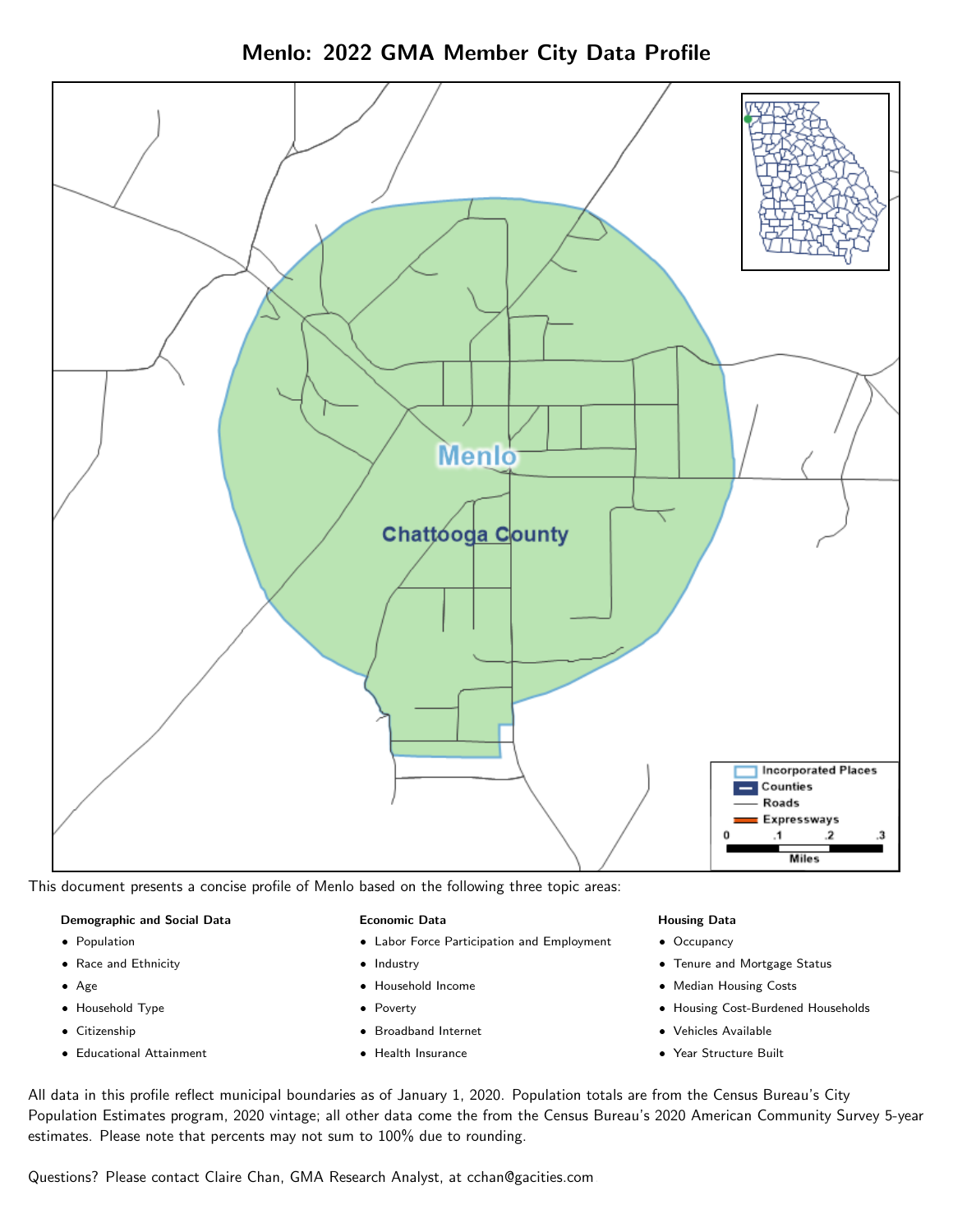## Menlo: Demographic and Social





## **Citizenship**

| <b>Native Born</b><br>100% |  |
|----------------------------|--|
|                            |  |

Race and Ethnicity



Source: U.S. Census Bureau, City Population Estimates, 2020 vintage Source: American Community Survey, 2020 5-year estimates, table B03002

## Household Type



Source: American Community Survey, 2020 5-year estimates, table B01001 Source: American Community Survey, 2020 5-year estimates, table B11001

#### Educational Attainment



Source: American Community Survey, 2020 5-year estimates, table B05002 Source: American Community Survey, 2020 5-year estimates, table B15002

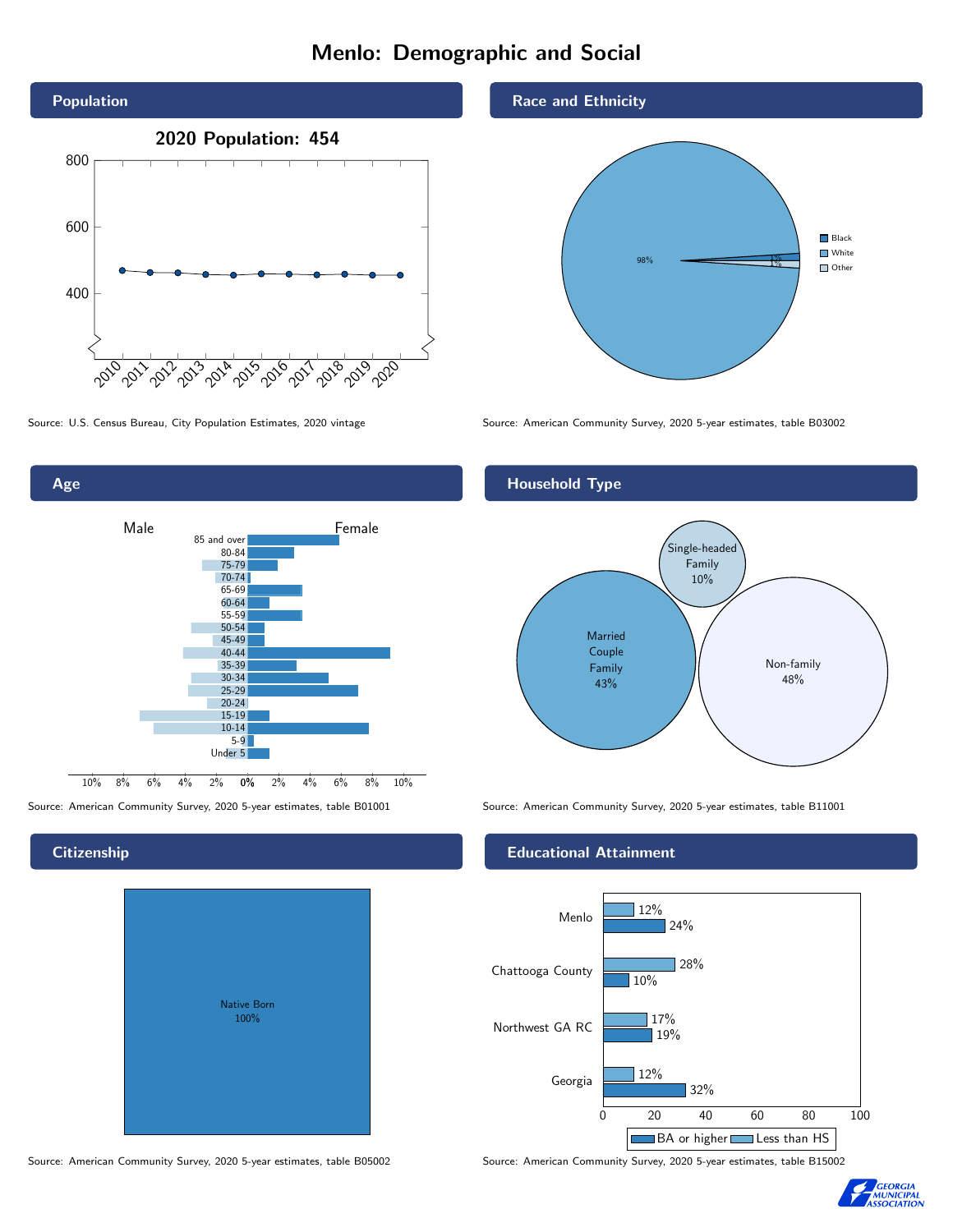# Menlo: Economic



Source: American Community Survey, 2020 5-year estimates, table B23001 Note: Unemployment rate is based upon the civilian labor force.



Source: American Community Survey, 2020 5-year estimates, tables B19013 and B19025 Source: American Community Survey, 2020 5-year estimates, table B17010



#### Industry

| Agriculture, forestry, fishing and hunting, and mining      |       |
|-------------------------------------------------------------|-------|
| Construction                                                |       |
| Manufacturing                                               | 29%   |
| <b>Wholesale Trade</b>                                      | $1\%$ |
| Retail Trade                                                | 6%    |
| Transportation and warehousing, and utilities               |       |
| Information                                                 |       |
| Finance and insurance, real estate, rental, leasing         |       |
| Professional, scientific, mgt, administrative, waste mgt    |       |
| Educational services, and health care and social assistance |       |
| Arts, entertainment, recreation, accommodation, food        |       |
| service                                                     |       |
| Other services, except public administration                |       |
| Public administration                                       |       |

Source: American Community Survey, 2020 5-year estimates, table C24030

### Poverty



## **Health Insurance**



Source: American Community Survey, 2020 5-year estimates, table B28002 Source: American Community Survey, 2020 5-year estimates, table B18135